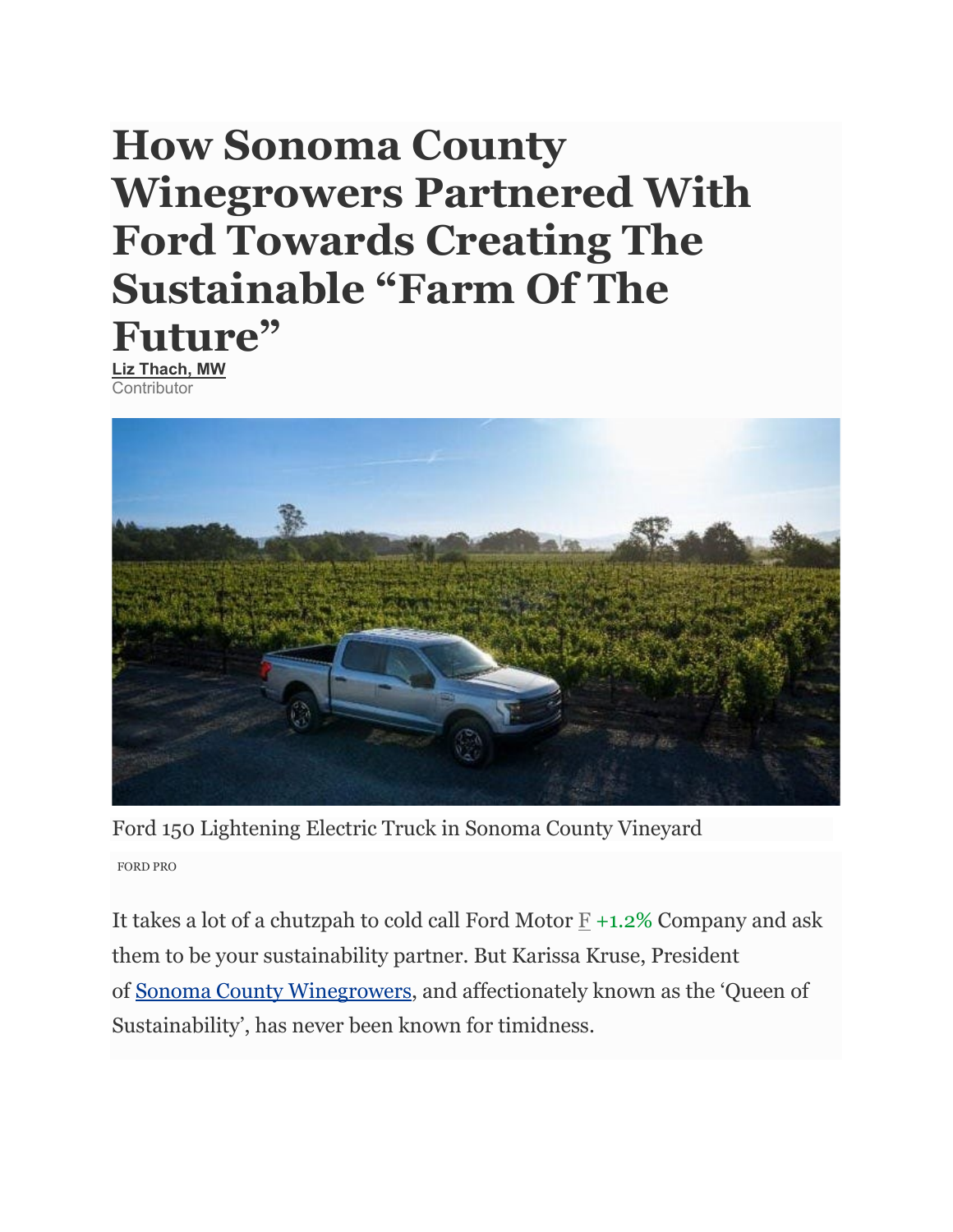In 2014, supported by her team, she challenged the 1800 winegrowers of Sonoma County, farming 60,000 acres with grapes sold to 425 Sonoma County wineries, to become 100% certified sustainable by 2019. Certification meant that the growers had to pass a series of third-party audits to prove that they were farming their land according to environmentally and socially friendly standards, such as water conservation, energy efficiency, eliminating and/or decreasing the use of agrochemicals, and adopting best practices in employee and community relations. When the end of 2019 rolled around, a surprising 99% of the grape growers in Sonoma County had become [certified](https://sonomawinegrape.org/sustainability/#grower-sustainability-program)  [sustainable,](https://sonomawinegrape.org/sustainability/#grower-sustainability-program) from a starting point of only 33% in 2014. "There are always a few last hold outs," quips Kruse.

Not content to rest on their laurels, in January of 2020, Kruse and her team embarked on another initiative towards a [Climate Adaptation](https://sonomawinegrape.org/scw/sustainability/#scw-sustainability-vineyards)  [Certification](https://sonomawinegrape.org/scw/sustainability/#scw-sustainability-vineyards) program for local winegrowers. Starting as a pilot program in 17 vineyards, the goal is to determine best practices to reduce greenhouse gas emissions. A part of this includes adoption of electric trucks, tractors and other farming equipment needed in the vineyards.

"When Ford announced they would be introducing a new electric truck," states Kruse, "we decided to reach out to them. However, we didn't know anyone who worked there, so we decided to cold call them. It took a while, but eventually we found the right person to pitch our sustainability partnership for the 'Farm of the Future,' initiative. Now we are so proud to have Ford as our partner."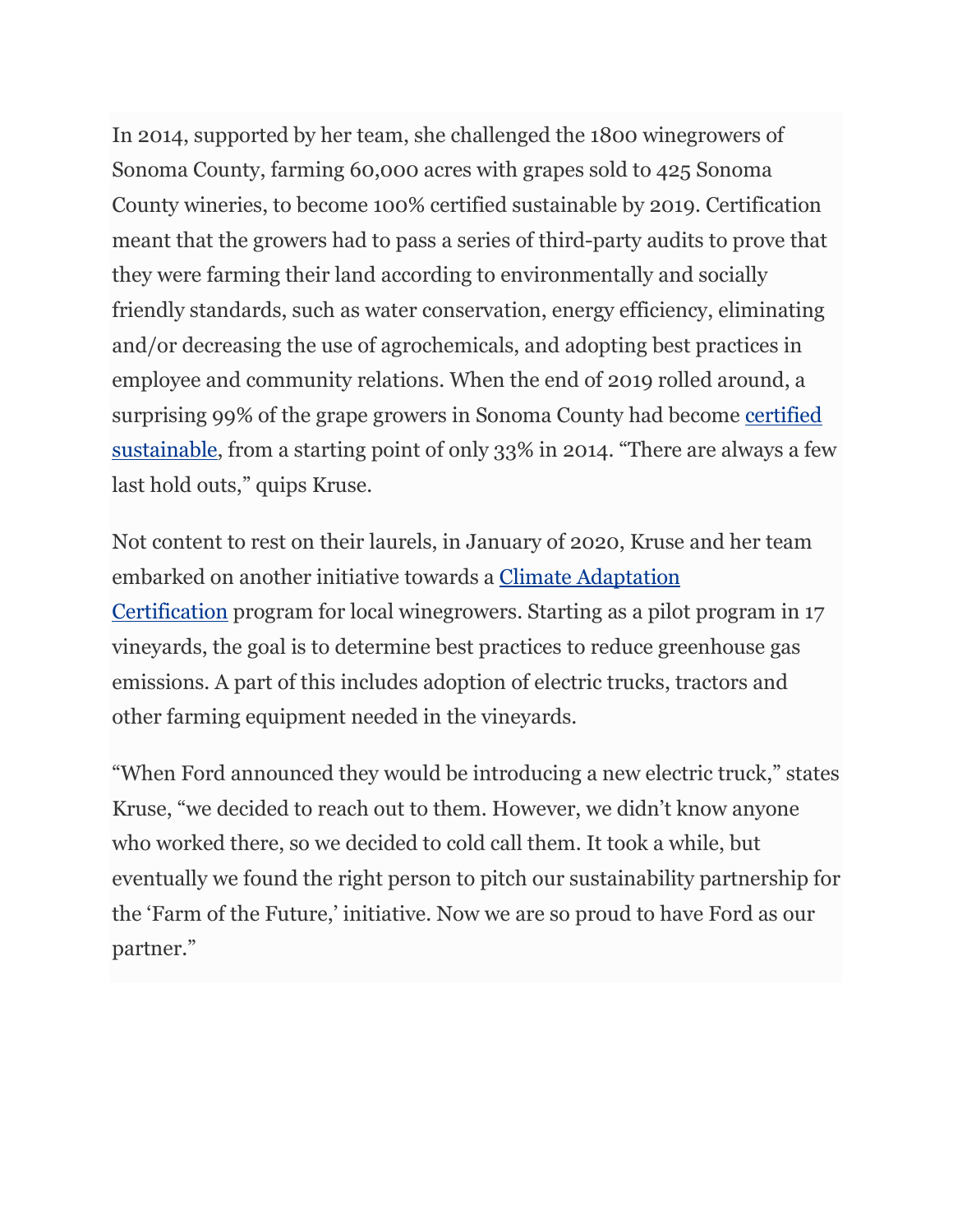

Karissa Kruse, President of Sonoma County Winegrowers SONOMA COUNTY WINEGROWERS

## **Ford Pro's New Electric Trucks, Vans, and Telematics Promote Sustainability and Efficiency**

Within a short time, Ford sent a team of experts to Sonoma County to meet with the winegrowers and create a plan to introduce the new F-150 Lightning electric truck, their E-Transit cargo van, charging stations and Ford Pro E-Telematics software to pilot farms.

According to Ryan Southwick, Ford's West Region Technology Manager," The Telematics system can be installed under the steering wheel of gas powered vehicles so the growers can begin to track their emissions. It is already integrated into our new electric trucks and vans."

As part of the program, Sonoma County Winegrowers has committed to purchasing the E-Telematics system for all 1800 growers, and Ford will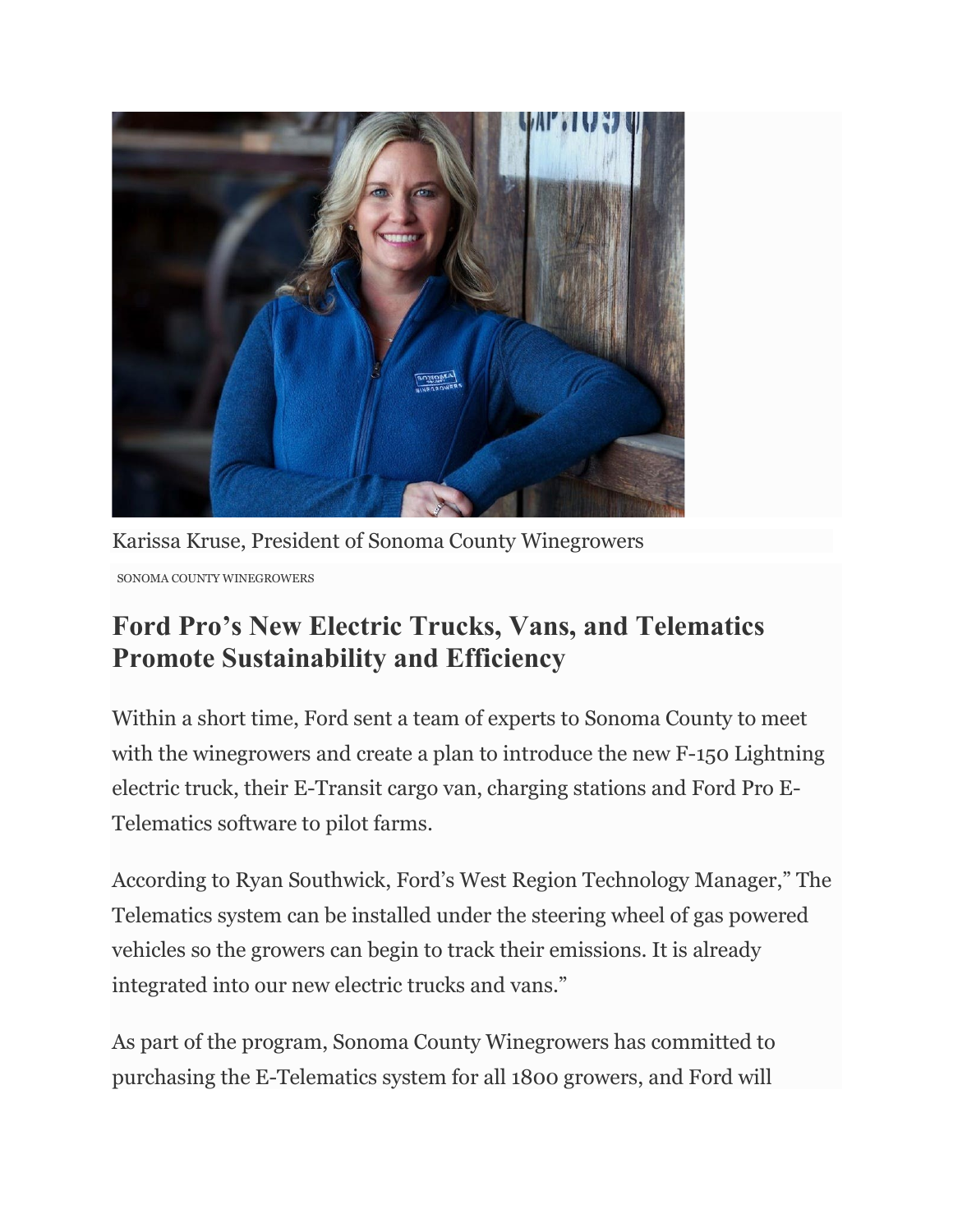provide an E-Transit van and F-150 Lightening electric truck to three pilot farms – Vino Farms, Dutton Ranch, and Bevill Vineyard Management – representing 4000 vineyard acres in the Russian River AVA.

Last week Ford demoed the new F-150 Lightening electric truck at the First [Healdsburg Food & Wine Festival.](https://www.healdsburgwineandfood.com/) Consumers and farmers alike were allowed to climb inside the powerful truck, while others signed up to test drive it – surprised by the roomy and comfortable front and back seats in the extended cab.

According to Elizabeth Kraft, Communications Manager with Ford Pro North America, "F-150 Lightning has the most torque out of any F-150 ever!" It has more hauling power than even the largest gas-powered Ford 150, with battery power of 230 miles for the standard-range battery and 320 for the extended range. The entry-level price point is \$39,974 MSRP.

The electric trucks and vans are expected to arrive at the Sonoma County pilot farms this summer. However, the electric truck has received such overwhelming acceptance in the U.S. that it has pre-sold all of 2022 production, and the company is taking orders for 2023 delivery.

## **Positive Sustainability Results Already with Ford Pro for Sonoma County Vino Farms**

Even at this early stage of the pilot program there have already been some positive results with the Telematics software that has been installed in gaspowered farm trucks. According to Marissa Ledbetter, VP of Operations at Vino Farms, "We have over 50 vehicles on Ford Pro Telematics and have already identified insights that are improving our bottom line like long idle times costing us an estimated \$24,000 per year in wasted gas." She continues,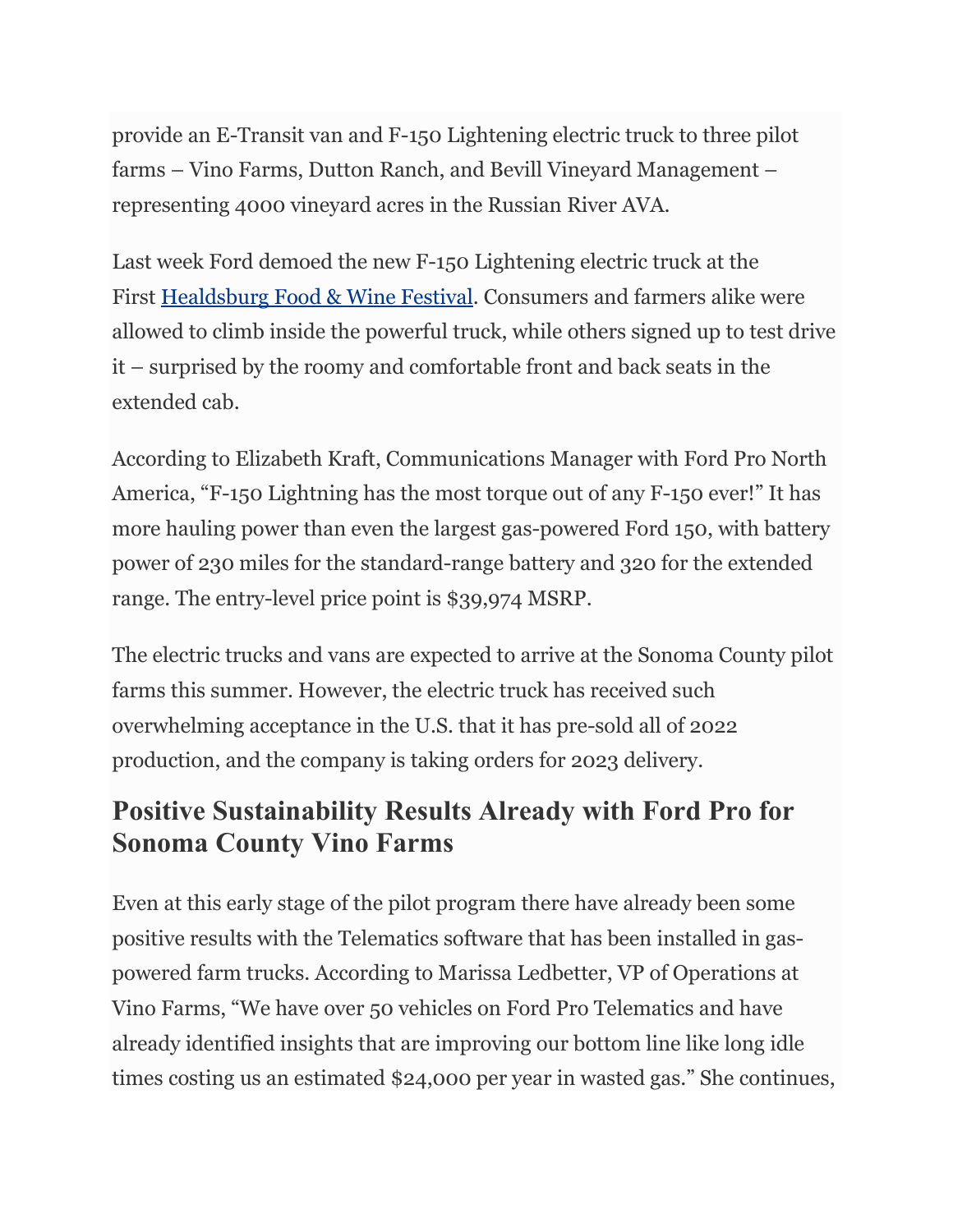"We expect those benefits to grow as electric vehicles and charging stations become a more regular part of our operations."



Marissa Ledbetter, VP of Operations at Vino Farms in Sonoma County, with Ford Pro E-Telematics ... [+]

FORD PRO

The addition of electric vehicles to farming operations will contribute to a reduction in greenhouse gas emissions [for the wine industry.](https://www.forbes.com/sites/lizthach/2021/09/08/how-napa-and-sonoma-vineyards-are-going-beyond-sustainability-to-embrace-climate-positive-goals/?sh=6e0716fa7652) According to a [2021 Italian wine study,](https://www.sciencedirect.com/science/article/abs/pii/S0048969721014844) fossil fuels used in the vineyard contribute to 8% of wine's carbon footprint. Indeed winegrowers use trucks and tractors for many of their operations, including hauling fertilizer, water, and portable bathrooms for trucks, along with sustainable sprays for the vineyards. Some vineyard farm vehicles log upward of 50,000 miles a year in Sonoma County.